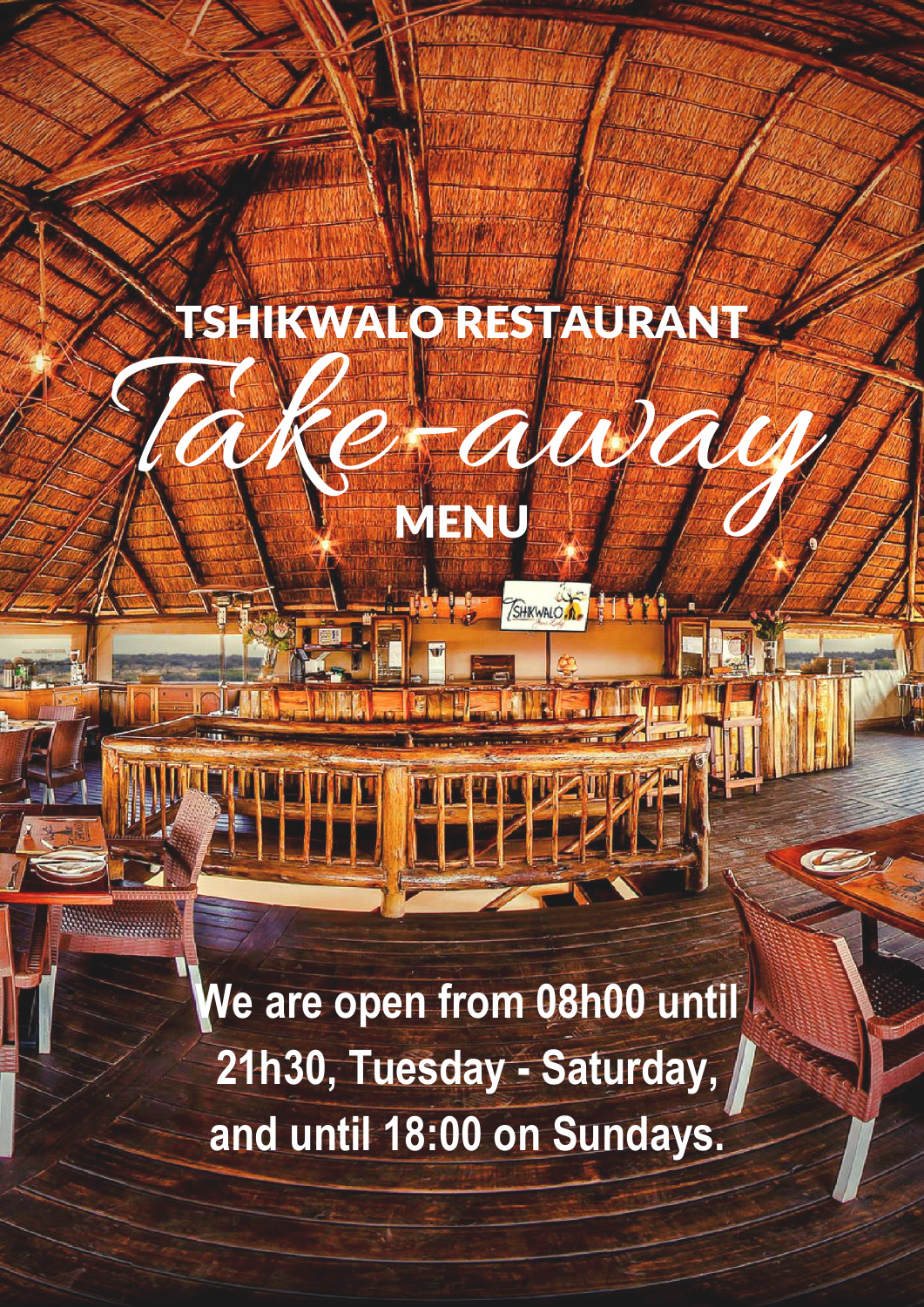| <b>CHICKEN STRIPS</b>                                                                                                    | <b>R85</b>      |
|--------------------------------------------------------------------------------------------------------------------------|-----------------|
| Homemade Chicken Strips served with Cheese sauce                                                                         |                 |
| <b>DOUBLE CHEESE BURGER</b>                                                                                              | <b>R100</b>     |
| Choice of Chicken, Beef - BBQ or Tomato and Onion Sauce-Halloumi<br>or Cheddar or Camembert or Mozzarella or Blue Cheese |                 |
| (With option of added extras)                                                                                            |                 |
| <b>Bacon</b>                                                                                                             | R <sub>12</sub> |
| <b>Onion Jam</b>                                                                                                         | R <sub>12</sub> |
| Jalepeno                                                                                                                 | R8              |
|                                                                                                                          |                 |

# **SANDWICHES**

SHIKWALO A

*White or Brown or Seeded Bread / Plain or Toasted*

| <b>BACON AND EGG</b>                | <b>R53</b> | BACON, EGG AND CHEESE               | <b>R58</b> |
|-------------------------------------|------------|-------------------------------------|------------|
| <b>BACON AND CHEESE</b>             | <b>R53</b> | BACON, AVOCADO AND<br><b>CHEESE</b> | <b>R58</b> |
| <b>BACON AND AVOCADO</b>            | R 5 3      | HAM, CHEESE AND<br><b>TOMATO</b>    | <b>R55</b> |
| <b>CHEESE AND TOMATO</b>            | R53        | <b>CHICKEN MAYONNAISE</b>           | <b>R50</b> |
| HAM, CHEESE AND<br><b>PINEAPPLE</b> | <b>R57</b> | <b>CHEESE</b>                       | <b>R50</b> |
| <b>HAM AND CHEESE</b>               | R 53       | <b>TUNA MAYONNAISE</b>              | <b>R57</b> |

*Option for cheese is Mozzarella or Cheddar Cheese*

All sandwiches are *served with French Fries or Battered Onion Rings*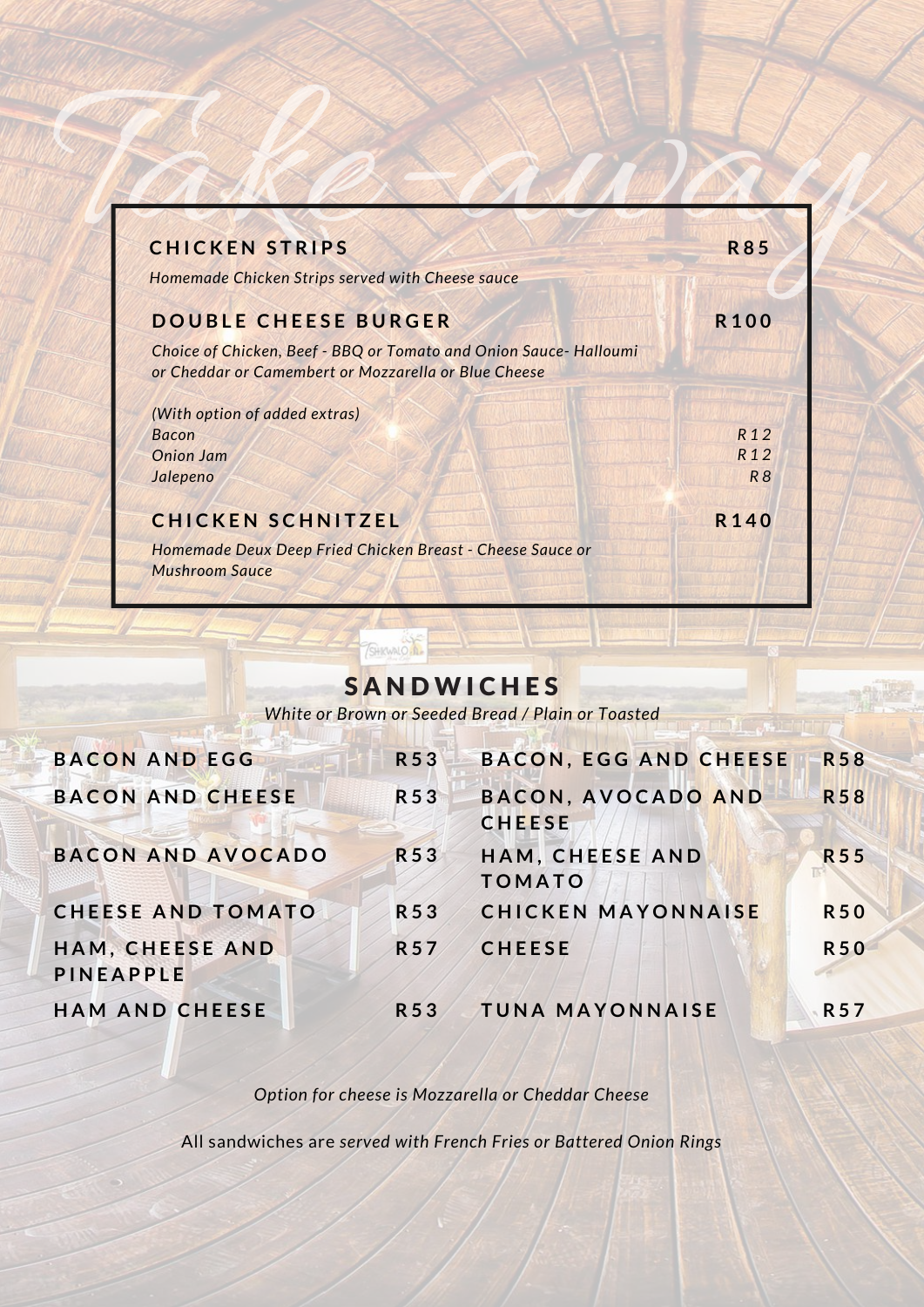### **CIABATTA SANDWICHES**

*White or Brown or Seeded Bread / Plain or Toasted*

| <b>JALAPENO, CREAM CHEESE</b>                                    | AVOCADO, MUSHROOM, R125 LETTUCE, CHEESE, TOMATO R110<br><b>CAPRESE &amp; CHEESE</b> |                  |
|------------------------------------------------------------------|-------------------------------------------------------------------------------------|------------------|
| BILTONG, AVOCADO, BLUE R125 HAM, BACON, TOMATO,<br><b>CHEESE</b> | <b>CHEESE</b>                                                                       | R120             |
| HAM, TOMATO, CHEESE                                              | R110 PEPPADEW CHICKEN<br><b>MAYONNAISE</b>                                          | R <sub>120</sub> |
| PINEAPPLE, HAM, CHEESE R115 LETTUCE, PARMA HAM,                  | AVOCADO, CREAM CHEESE                                                               | R125             |
| STEAK, JALAPENO, ONION, R125 SALMON, TUNA PESTO<br><b>CHEESE</b> | MELT                                                                                | R <sub>125</sub> |

## **WRAPS**

**R 1 0 0**

**R 1 0 0**

CHICKEN TORTILLA WRAP<br>Lightly Grilled Chicken Breast, Avocado, Lettuce, Pineapple Chutney and<br>Feta Cheese<br>Luicy Beef Stir fry, Halloumi Cheese and Jalapeño<br>All above served with either French fries or Onion Rings<br>All above *Lightly Grilled Chicken Breast, Avocado, Lettuce, Pineapple Chutney and Feta Cheese*

**Ē N Ṭ Ō N A B E E F W R A P** *Juicy Beef Stir fry, Halloumi Cheese and Jalapeño* 

*All above served with either French fries or Onion Rings*